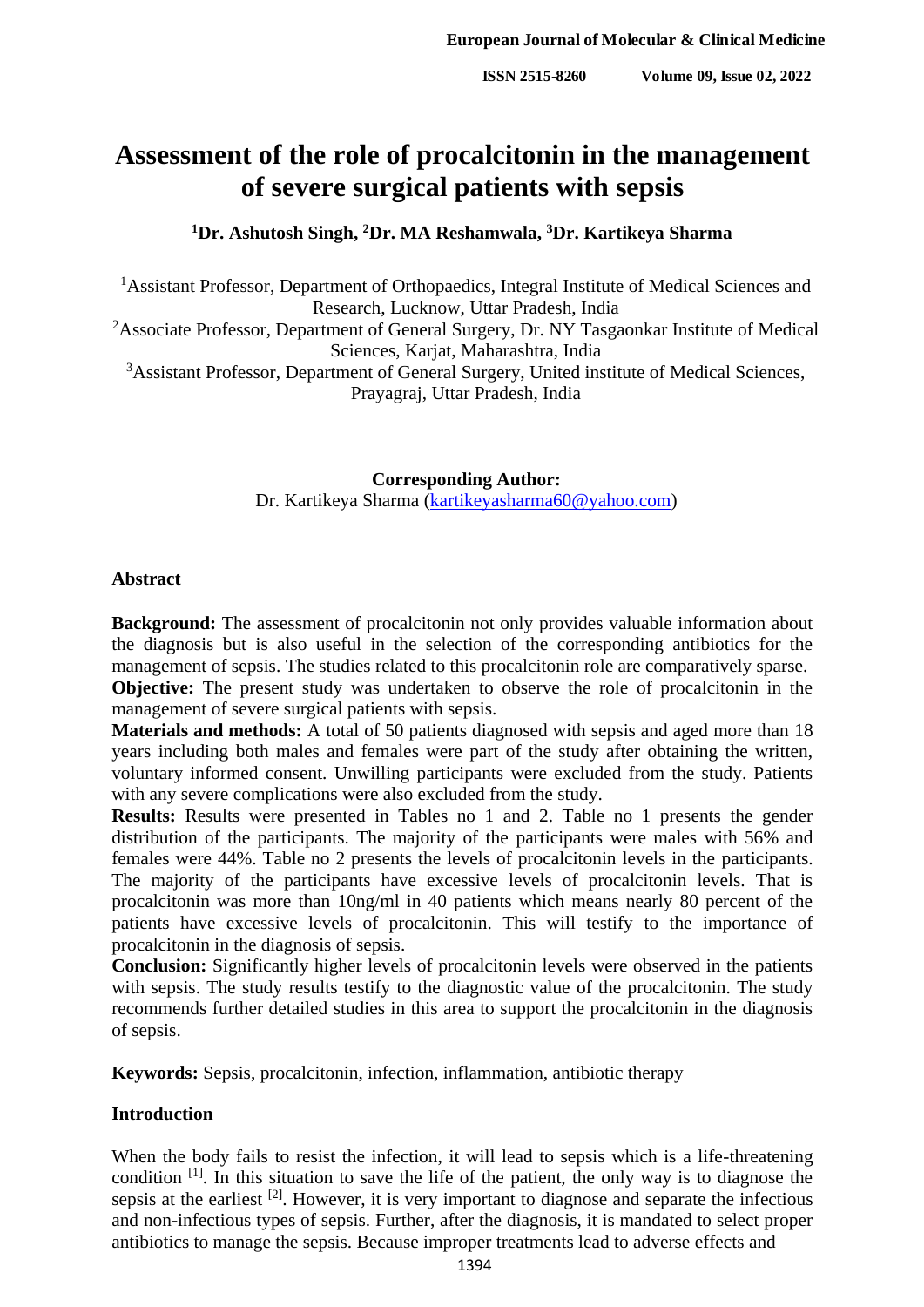even death of the patient <sup>[3]</sup>. It was reported that approximately thirty percent of the antibiotics used in the management of clinical cases in hospitals were inappropriate <sup>[4]</sup>. Hence, from the beginning of diagnosis to the selection of the correct antibiotics, proper care has to be taken. To overcome this problem, blood biomarkers have come into existence <sup>[5]</sup>. One such effective biomarker is procalcitonin which a precursor of calcitonin [6] is. The assessment of procalcitonin not only provides valuable information about the diagnosis but is also useful in the selection of the corresponding antibiotics for the management of sepsis [7]. The studies related to this procalcitonin role are comparatively sparse. Hence, the present study was undertaken to observe the role of procalcitonin in the management of severe surgical patients with sepsis.

#### **Materials and methods**

**Study design:** Observational study.

## **Study participants**

A total of 50 patients diagnosed with sepsis and aged more than 18 years including both males and females were part of the study after obtaining the written, voluntary informed consent. Unwilling participants were excluded from the study. Patients with any severe complications were also excluded from the study.

### **Methods**

After the recruitment, patients underwent a thorough physical examination. Then the demographic data was obtained followed by detailed data collection. Blood samples were collected by standard procedures mentioned in the literature. The collected blood samples were centrifuged and the supernatant was used to estimate the procalcitonin levels.

#### **Ethical considerations**

The study was approved by the institutional human ethical committee. Voluntary informed consent was obtained from all the participants.

#### **Statistical analysis**

Data was analyzed using SPSS 20.0. Data was represented in frequency and percentages.

#### **Results**

Results were presented in Tables no 1 and 2. Table no 1 presents the gender distribution of the participants. The majority of the participants were males with 56% and females were 44%. Table no 2 presents the levels of procalcitonin levels in the participants. The majority of the participants have excessive levels of procalcitonin levels. That is procalcitonin was more than 10ng/ml in 40 patients which means nearly 80 percent of the patients have excessive levels of procalcitonin. This will testify to the importance of procalcitonin in the diagnosis of sepsis.

| Gender         | Number of participants $(N=50)$ |
|----------------|---------------------------------|
| Males          | 28(56%)                         |
| <b>Females</b> | 22.4%                           |

**Table 1:** Distribution of the participants as per the gender

Data were presented as frequency and percentage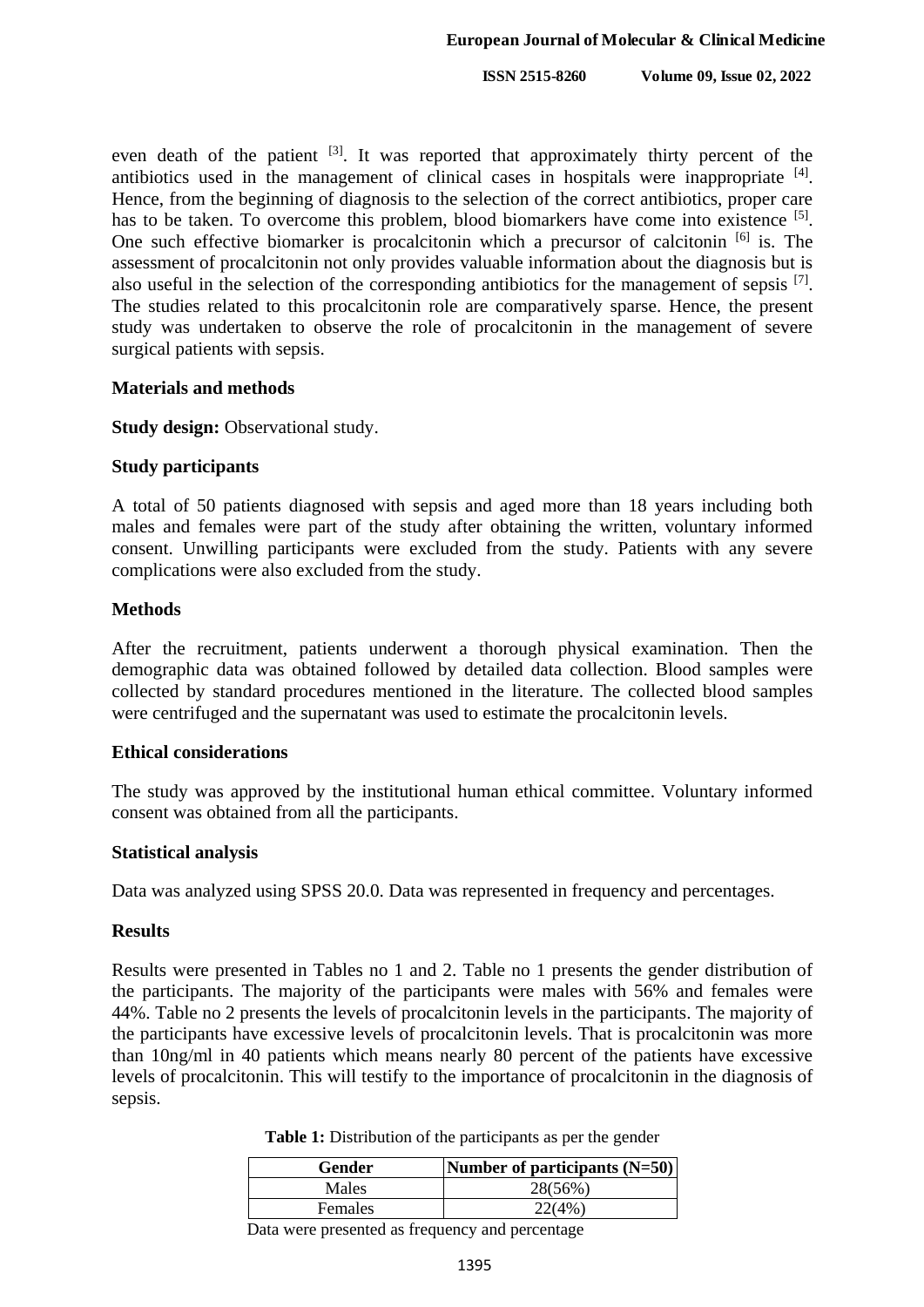| Procalcitonin levels (ng/ml) | Number of participants $(N=50)$ |
|------------------------------|---------------------------------|
| < 0.5                        | 4 (8%)                          |
| $0.5 - 1.9$                  | 4 (8%)                          |
| $2 - 10$                     | 2(4%)                           |
| >10                          | 40 (80%)                        |

**Table 2:** Distribution of the participants according to the level of calcium

Data were presented as frequency and percentage

#### **Discussion**

The studies related to this procalcitonin role are comparatively sparse. Hence, the present study was undertaken to observe the role of procalcitonin in the management of severe surgical patients with sepsis. The majority of the participants were males with 56% and females were 44%. The majority of the participants have excessive levels of procalcitonin levels. That is procalcitonin was more than 10ng/ml in 40 patients which means nearly 80 percent of the patients have excessive levels of procalcitonin. This will testify to the importance of procalcitonin in the diagnosis of sepsis. In the present situation, the diagnosis of sepsis is still a great task, the procalcitonin is producing promising results. Many earlier studies testified to the role of procalcitonin in the diagnosis of sepsis  $[8-12]$ . Further, the studies also explained that there is no harmful effect in assessing the procalcitonin levels [13]. Another study reported that especially in patients who were critically ill, procalcitonin is the only biomarker that guides the treatment strategy  $[14]$ . It was reported that procalcitonin-guided treatment significantly decreased the mortality rate in patients with sepsis [15]. The treatment outcomes with procalcitonin-guided treatment were consistent [16-18]. The study results support the results of earlier studies and testify that procalcitonin is a useful diagnostic tool for the early diagnosis of sepsis.

## **Conclusion**

Significantly higher levels of procalcitonin levels were observed in the patients with sepsis. The study results testify to the diagnostic value of the procalcitonin. The study recommends further detailed studies in this area to support the procalcitonin in the diagnosis of sepsis.

#### **Conflicts of interest:** None declared.

## **Source of funding:** Self-funding.

## **References**

- 1. Bracht H, Hafner S, Weiss M. Sepsis Update: Definition and Epidemiology. Anasthesiol Intensivmed Notfallmed Schmerzther. 2019;54:10-20.
- 2. Rhodes A, Evans LE, Alhazzani W, *et al*. Surviving Sepsis Campaign: International Guidelines for Management of Sepsis and Septic Shock: 2016. Intensive Care Med. 2017;43:304-77.
- 3. Zilahi G, McMahon MA, Povoa P, *et al*. Duration of antibiotic therapy in the intensive care unit. J Thorac Dis. 2016;8:3774-80.
- 4. Jee Y, Carlson J, Rafai E, *et al*. Antimicrobial resistance: a threat to global health. Lancet Infect Dis. 2018;18:939-40.
- 5. Fridkin S, Baggs J, Fagan R, *et al*. Vital signs: improving antibiotic use among hospitalized patients. MMWR Morb Mortal Wkly Rep. 2014;63:194-200.
- 6. Schuetz P, Aujesky D, Muller C, *et al*. Biomarker-guided personalised emergency